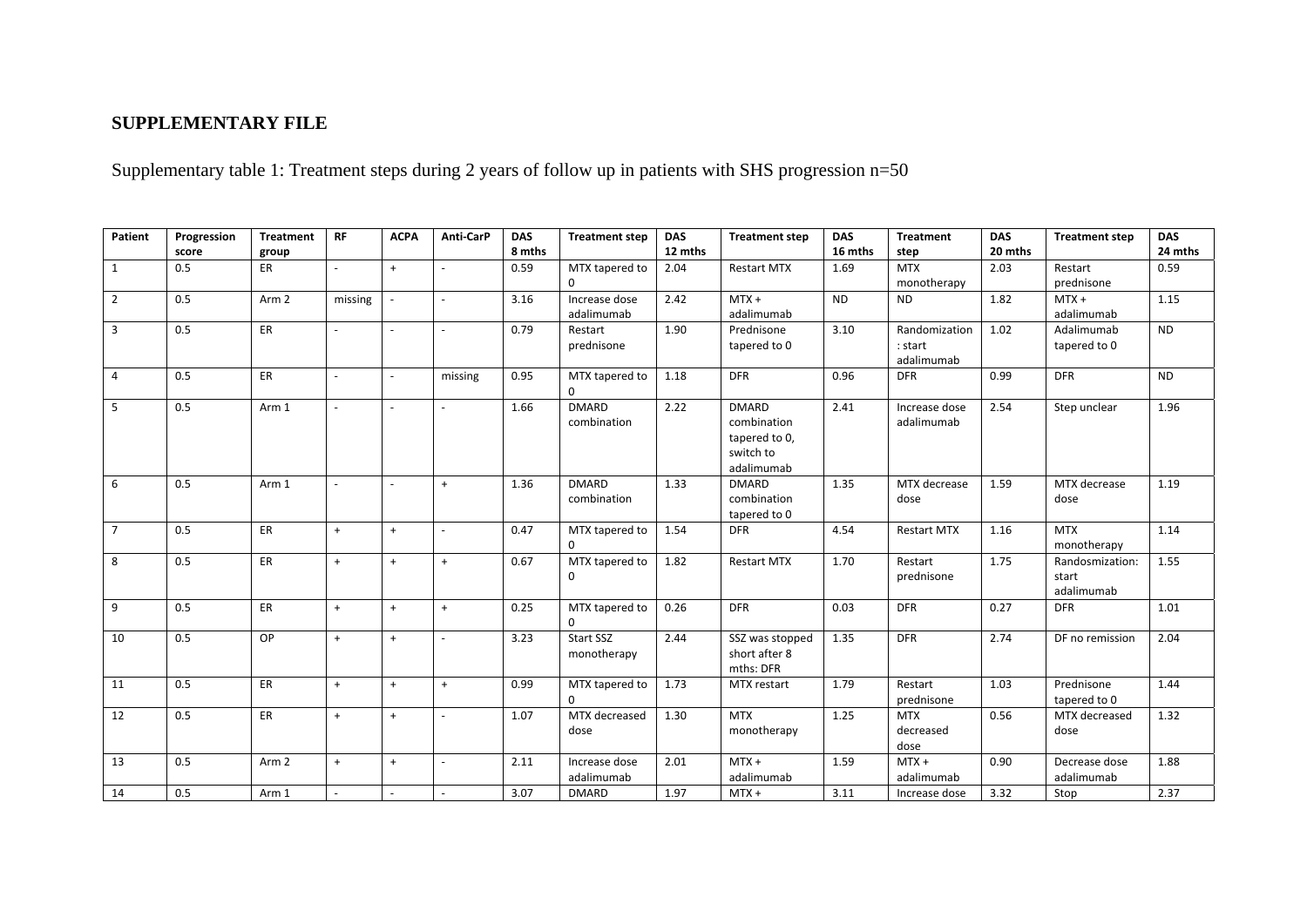|    |                |                  |                |                |                |      | combination<br>tapered to 0,                                            |      | adalimumab                                              |      | adalimumab                                          |      | adalimumab,<br><b>MTX</b>                           |      |
|----|----------------|------------------|----------------|----------------|----------------|------|-------------------------------------------------------------------------|------|---------------------------------------------------------|------|-----------------------------------------------------|------|-----------------------------------------------------|------|
|    |                |                  |                |                |                |      | switch to                                                               |      |                                                         |      |                                                     |      | monotherapy                                         |      |
|    |                |                  |                |                |                |      | adalimumab                                                              |      |                                                         |      |                                                     |      |                                                     |      |
| 15 | 0.5            | ER               | $\overline{a}$ | $\omega$       |                | 0.79 | MTX tapered to                                                          | 1.56 | <b>Restart MTX</b>                                      | 1.52 | <b>MTX</b>                                          | 0.62 | <b>MTX</b>                                          | 0.54 |
|    |                |                  |                |                |                |      | 0                                                                       |      |                                                         |      | monotherapy                                         |      | monotherapy                                         |      |
| 16 | 0.5            | ER               | $\sim$         |                |                | 1.39 | MTX tapered to<br>$\mathbf 0$                                           | 1.59 | <b>DFR</b>                                              | 0.62 | <b>DFR</b>                                          | 0.76 | <b>DFR</b>                                          | 1.11 |
| 17 | 0.5            | ER               | $\sim$         | $\sim$         | missing        | 0.24 | MTX tapered to<br>$\Omega$                                              | 0.78 | <b>DFR</b>                                              | 1.21 | <b>DFR</b>                                          | 1.28 | <b>DFR</b>                                          | 1.50 |
| 18 | 0.5            | ER               | $\ddot{}$      | $+$            | missing        | 1.16 | Restart<br>prednisone                                                   | 0.43 | Prednisone<br>tapered to 0                              | 1.50 | MTX tapered<br>to 0                                 | 3.20 | Restart MTX +<br>prednisone and<br>start HCQ        | 0.75 |
| 19 | $\mathbf{1}$   | OP               | $\ddot{}$      | $\ddot{}$      |                | 0.95 | MTX decreased<br>dose                                                   | 1.58 | MTX decreased<br>dose                                   | 1.19 | <b>MTX</b><br>decreased<br>dose                     | 1.01 | MTX tapered to<br>0                                 | 1.06 |
| 20 | $\mathbf{1}$   | ER               | $\overline{a}$ | $\overline{a}$ | $\overline{a}$ | 0.78 | MTX tapered to<br>$\Omega$                                              | 3.66 | <b>Restart MTX</b>                                      | 1.74 | Restart<br>prednisone                               | 0.88 | Prednisone<br>tapered to 0                          | 0.88 |
| 21 | $\mathbf{1}$   | Arm <sub>2</sub> | $+$            | $\ddot{}$      | $\ddot{}$      | 1.84 | Increase dose<br>adalimumab                                             | 1.71 | Decrease dose<br>adalimumab                             | 2.44 | TAR: Stop<br>adalimumab +<br>prednisone<br>bridging | 2.40 | TAR: start<br>etanercept +<br>$MTX +$<br>prednisone | 1.70 |
| 22 | $\mathbf{1}$   | ER               | $\ddot{}$      | $+$            | $+$            | 0.82 | MTX tapered to<br>$\Omega$                                              | 3.30 | <b>Restart MTX</b>                                      | 1.87 | <b>MTX</b><br>montotherapy                          | 2.73 | <b>MTX</b><br>monotherapy                           | 1.79 |
| 23 | $\mathbf{1}$   | Arm 1            | $\ddot{}$      | $\ddot{}$      |                | 0.99 | Combination<br>therapy<br>tapered to 0                                  | 3.73 | Restart MTX +<br>prednisone                             | 2.46 | Switch to<br>adalimumab                             | 2.07 | Increase dose<br>adalimumab                         | 1.09 |
| 24 | $\mathbf{1}$   | Arm 1            | $\omega$       | $\omega$       |                | 1.86 | Combination<br>therapy                                                  | 1.93 | Combination<br>tapered to MTX<br>monotherapy            | 2.41 | <b>MTX</b><br>monotherapy                           | 1.54 | MTX tapered to<br>$\mathbf 0$                       | 2.43 |
| 25 | $\mathbf{1}$   | ER               | $+$            | $+$            | $\ddot{+}$     | 0.80 | MTX tapered to<br>$\mathbf 0$                                           | 0.81 | <b>DFR</b>                                              | 4.00 | Restart MTX +<br>prednisone                         | 0.59 | Prednisone<br>tapered to 0                          | 0.73 |
| 26 | $\mathbf{1}$   | ER               | $+$            | $+$            | $+$            | 2.27 | <b>Restart MTX</b>                                                      | 0.96 | <b>MTX</b><br>monotherapy                               | 0.86 | MTX tapered<br>to 0                                 | 1.62 | DF no remission                                     | 2.90 |
| 27 | $\mathbf{1}$   | ER               | $\ddot{}$      | $+$            | $\blacksquare$ | 0.61 | MTX tapered to<br>$\mathbf 0$                                           | 0.61 | <b>DFR</b>                                              | 1.34 | <b>DFR</b>                                          | 1.20 | <b>DFR</b>                                          | 0.73 |
| 28 | $\mathbf{1}$   | Arm 1            | $\sim$         | $\sim$         |                | 2.39 | <b>DMARD</b><br>combination<br>tapered to 0,<br>switch to<br>adalimumab | 2.20 | Increase dose<br>adalimumab                             | 2.08 | $MTX +$<br>adalimumab<br>tapered to 0               | 2.08 | <b>DFR</b>                                          | 1.21 |
| 29 | $\overline{2}$ | Arm 1            | missing        | $+$            | missing        | 2.21 | <b>DMARD</b><br>combination<br>tapered to 0,<br>switch to               | 1.04 | $MTX +$<br>adalimumab.<br>Extra visit:<br>increase dose | 1.60 | $MTX +$<br>adalimumab                               | 1.77 | $MTX +$<br>adalimumab                               | 2.04 |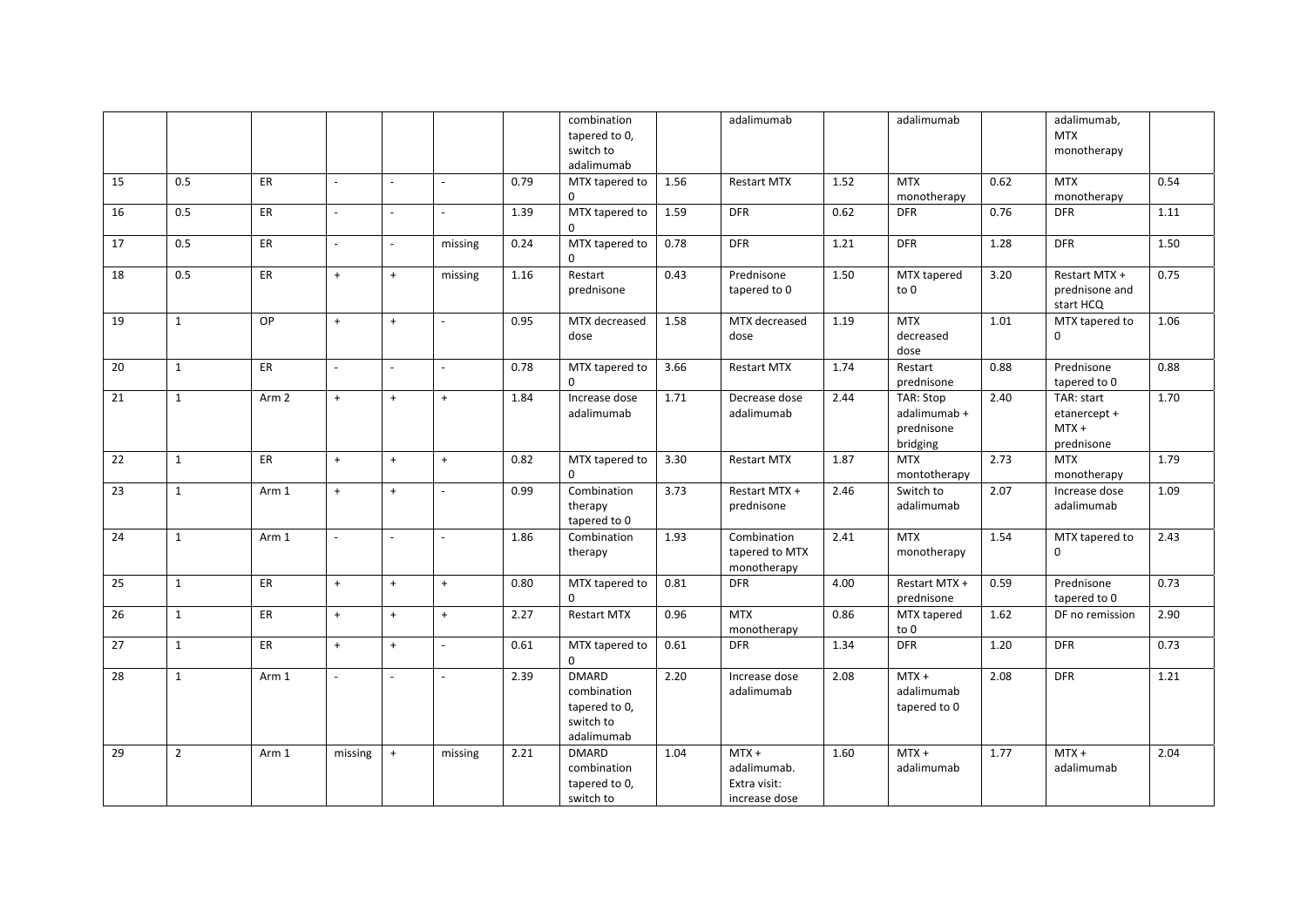|    |                |                  |         |                          |           |      | adalimumab         |      | adalimumab     |      |                    |           |                    |      |
|----|----------------|------------------|---------|--------------------------|-----------|------|--------------------|------|----------------|------|--------------------|-----------|--------------------|------|
| 30 | $\overline{2}$ | ER               | $+$     | $\ddot{}$                | $\ddot{}$ | 2.14 | Switch to SSZ,     | 1.37 | Prednisone     | 1.07 | SSZ                | 1.94      | Increase dose      | 2.41 |
|    |                |                  |         |                          |           |      | continue           |      | tapered to 0   |      | monotherapy        |           | SSZ                |      |
|    |                |                  |         |                          |           |      | prednisone         |      |                |      |                    |           |                    |      |
| 31 | $\overline{2}$ | Arm <sub>2</sub> | $+$     | $+$                      | $+$       | 1.58 | $MTX +$            | 2.30 | Increase dose  | 0.35 | $MTX +$            | 0.27      | $MTX +$            | 0.71 |
|    |                |                  |         |                          |           |      | adalimumab         |      | adalimumab     |      | adalimumab         |           | adalimumab         |      |
| 32 | 2.5            | Arm 1            | $+$     | $\ddot{}$                | $\ddot{}$ | 3.75 | <b>DMARD</b>       | 2.48 | Increase dose  | 2.36 | Stop               | 1.05      | $MTX + abatacept$  | 3.35 |
|    |                |                  |         |                          |           |      | combination        |      | adalimumab     |      | adalimumab,        |           |                    |      |
|    |                |                  |         |                          |           |      | tapered to 0,      |      |                |      | start              |           |                    |      |
|    |                |                  |         |                          |           |      | switch to          |      |                |      | abatacept          |           |                    |      |
|    |                |                  |         |                          |           |      | adalimumab         |      |                |      |                    |           |                    |      |
| 33 | 2.5            | ER               | $+$     | $\ddot{}$                | $\ddot{}$ | 0.88 | MTX tapered to     | 1.37 | <b>DFR</b>     | 1.65 | DF no              | 0.78      | <b>DFR</b>         | 0.99 |
|    |                |                  |         |                          |           |      | $\Omega$           |      |                |      | remission          |           |                    |      |
| 34 | 2.5            | ER.              | $+$     | $+$                      | $+$       | 2.09 | Restart            | 2.09 | <b>MTX</b>     | 2.22 | MTX tapered        | 3.00      | DF no remission    | 1.82 |
|    |                |                  |         |                          |           |      | prednisone         |      | monotherapy    |      | to 0               |           |                    |      |
| 35 | 2.5            | Arm 1            | $+$     | $\ddot{}$                | $\ddot{}$ | 2.67 | <b>DMARD</b>       | 2.28 | Adalimumab     | 2.09 | $MTX +$            | 1.75      | $MTX +$            | 2.56 |
|    |                |                  |         |                          |           |      | combination        |      | stopped due to |      | adalimumab         |           | adalimumab         |      |
|    |                |                  |         |                          |           |      | tapered to 0,      |      | AE             |      |                    |           |                    |      |
|    |                |                  |         |                          |           |      | switch to          |      |                |      |                    |           |                    |      |
|    |                |                  |         |                          |           |      | adalimumab         |      |                |      |                    |           |                    |      |
| 36 | $\overline{3}$ | <b>ER</b>        | $\sim$  | $\sim$                   | $\sim$    | 0.77 | MTX tapered to     | 0.23 | <b>DFR</b>     | 0.83 | <b>Restart MTX</b> | 1.56      | <b>MTX</b>         | 1.34 |
|    |                |                  |         |                          |           |      | $\mathbf 0$        |      |                |      |                    |           | monotherapy        |      |
| 37 | $\overline{3}$ | <b>ER</b>        | $+$     | $\ddot{}$                | $\ddot{}$ | 2.81 | Restart            | 3.01 | Increase dose  | 3.73 | Stop               | 3.07      | TAR: MTX + start   | 4.22 |
|    |                |                  |         |                          |           |      | prednisone.        |      | adalimumab     |      | adalimumab         |           | tocilizumab        |      |
|    |                |                  |         |                          |           |      | Extra visit:       |      |                |      |                    |           |                    |      |
|    |                |                  |         |                          |           |      | randomization:     |      |                |      |                    |           |                    |      |
|    |                |                  |         |                          |           |      | start              |      |                |      |                    |           |                    |      |
|    |                |                  |         |                          |           |      | adalimumab         |      |                |      |                    |           |                    |      |
| 38 | $\overline{3}$ | OP               | ÷       | $\ddot{}$                | $+$       | 1.02 | <b>Restart MTX</b> | 2.94 | <b>MTX</b>     | 1.78 | Restart            | 2.28      | Prednisone         | 2.43 |
|    |                |                  |         |                          |           |      |                    |      | monotherapy    |      | prednisone         |           | tapered to 0       |      |
| 39 | $\overline{3}$ | <b>ER</b>        | $+$     | $\ddot{}$                | $+$       | 2.32 | Restart            | 0.97 | Prednisone     | 1.16 | MTX tapered        | 2.10      | <b>Restart MTX</b> | 1.73 |
|    |                |                  |         |                          |           |      | prednisone         |      | tapered to 0   |      | to 0               |           |                    |      |
| 40 | 3.5            | <b>ER</b>        |         | $\overline{\phantom{a}}$ | $\sim$    | 2.92 | Restart            | 1.45 | Prednisone     | 1.04 | MTX tapered        | 1.62      | <b>DFR</b>         | 0.95 |
|    |                |                  |         |                          |           |      | prednisone         |      | tapered to 0   |      | to 0               |           |                    |      |
| 41 | $\overline{4}$ | ER               | $+$     | $+$                      | $+$       | 1.71 | Restart            | 1.19 | Prednisone     | 1.44 | MTX tapered        | 1.40      | <b>DFR</b>         | 1.37 |
|    |                |                  |         |                          |           |      | Prednisone         |      | tapered to 0   |      | to 0               |           |                    |      |
| 42 | $\overline{4}$ | ER.              | $+$     | $\ddot{}$                | missing   | 1.14 | MTX tapered to     | 0.46 | <b>DFR</b>     | 0.46 | <b>DFR</b>         | 0.46      | <b>DFR</b>         | 0.36 |
|    |                |                  |         |                          |           |      | $\mathbf 0$        |      |                |      |                    |           |                    |      |
| 43 | 5              | <b>ER</b>        | missing | $\ddot{}$                | $\ddot{}$ | 1.76 | Restart            | 0.55 | Prednisone     | 1.70 | Randomization      | 0.46      | Adalimumab         | 0.38 |
|    |                |                  |         |                          |           |      | prednisone         |      | tapered to 0   |      | arm 2: start       |           | tapered to 0.      |      |
|    |                |                  |         |                          |           |      |                    |      |                |      | adalimumab         |           | MTX continued      |      |
| 44 | 5              | ER.              | $+$     | $\ddot{}$                | $\ddot{}$ | 1.73 | Restart            | 1.79 | Prednisone     | 2.67 | Randomization      | <b>ND</b> | Extra visit:       | 3.48 |
|    |                |                  |         |                          |           |      | prednisone         |      | tapered to 0   |      | arm 2: start       |           | increase dose      |      |
|    |                |                  |         |                          |           |      |                    |      |                |      | adalimumab         |           | adalimumab.        |      |
|    |                |                  |         |                          |           |      |                    |      |                |      |                    |           | TAR: start         |      |